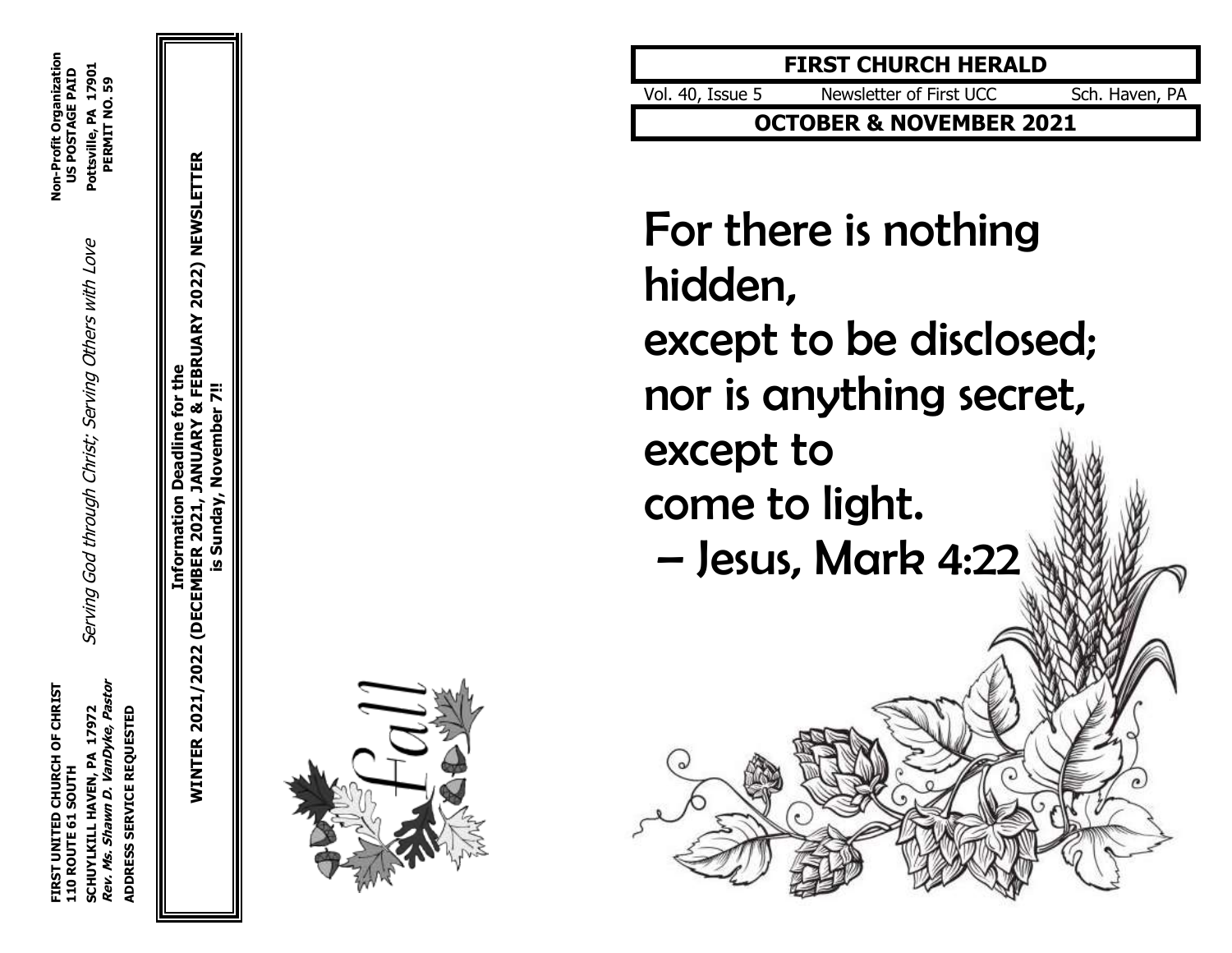## FIRST UNITED CHURCH of CHRIST

**Serving God through Christ; Serving Others with Love**

110 Route 61 South, Schuylkill Haven, PA 17972 **PHONE –** (570) 385-2049 **FAX # –** (570) 385-3019 **OFFICE HOURS –** 9 AM - 1 PM (Monday-Friday) **EMAIL –** [firstuccschuylkillhaven@verizon.net](mailto:firstuccschuylkillhaven@verizon.net) **WEBSITE –** [www.firstucc-haven.org](http://www.firstucc-haven.org/)

#### **Rev. Ms. Shawn D. VanDyke, Pastor**

25 S. Margaretta St., Schuylkill Haven, PA 17972 (570) 385-5425 [firstuccpastor@verizon.net](mailto:firstuccpastor@verizon.net) Cell (570) 617-7185

## **OTHER STAFF**

#### **Minister of Music – Chris Evans**

[\(chrisevans838@gmail.com](mailto:chrisevans838@gmail.com) or 717-329-6904) **Church Secretary – Jen Semanco** (also Special Funds Treasurer) **Church Sexton – Penny Shade**

**WORSHIP & CHILDREN'S CHURCH –** Sundays, 9:30 AM

## **2021 CONSISTORY MEMBERS**

Harris Bradley, Vice President (385-1494); Brian Edling, Recording Secretary (385-7343); Keith Edling (385-1199); Carrie Ann Klinger, Treasurer (728- 0173); Kenny Klinger, President (205-5465); Owen Owens; George Rondeau; Rusty Searle (385-2533); Penny Shade (573-1449); Cheryl Strunk (610-750- 1210); Lora Yoder (272-224-1905); & Peggy Zechman (366-1400).

### **PHONE & EMAIL NOTIFICATIONS**

Phone & email are the quickest and easiest ways of getting information to church members. Please notify us of your current phone number and email.

The contents of this newsletter can be found on the church's website, [www.firstucc-haven.org,](http://www.firstucc-haven.org/) so that you can access them easily on line.

The October/November Newsletter is in Loving Memory of Aggie Masler, by Mary Alice Ross

## **SALUTATIONS FROM SHAWN**

#### **Is It A Secret? Not According to Jesus**

As the twelve disciples gathered around Jesus, he said to them, "To you has been given the secret of the kingdom of God." (Mark 4:11)

Really? From where I'm at, the secret still seems hidden, difficult to find and understand. The stresses of day-to-day living, compounded by the continuing pandemic, make it difficult for me to believe there are answers in the midst of so much confusion and distrust.

Maybe what is needed is a change in my perspective, just as the Apostle Peter needed to change his mind to understand God's secret.

Angered at Peter, Jesus told him to stop setting his mind on human things. Peter needed to set his mind on the divine. (Mark 8:33)

Throughout the Gospel of Mark, Jesus endeavored to teach the disciples (and us!) how to focus on God's priorities. Peter found this difficult: surely God wanted what Peter wanted, namely the restoration of Israel. Jesus thought differently. He didn't obsess about Israel's past glory or spend all of his time planning for Israel's future. Instead he spoke of the present moment with God near to offer the good news of new life.

Jesus set his mind on what was important, paying attention to the moment, especially to the people in that moment as God would do. Jesus taught us we can live fully in the present when we understand that God is with us every moment, actively helping us.

"Nothing is hidden, except to be disclosed; nor is anything secret, except to come to light," Jesus told the disciples.

As we listen to Jesus, admitting at times he speaks of mysteries we don't understand, we can trust in God to reveal the secrets of life in each moment as we serve God through Christ and serve others with love.

Yours in Christ, Pastor Shawn

#### **Pastoral Care Coverage:**

I will be on vacation October 19 through November 2. Pastor Kevin Fruchtl at St. Mark's UCC Cressona can be reached at 610-334-5130. Pastor Ken McDowell at St. Paul's UCC Summer Hill can be reached at 610-207-4783.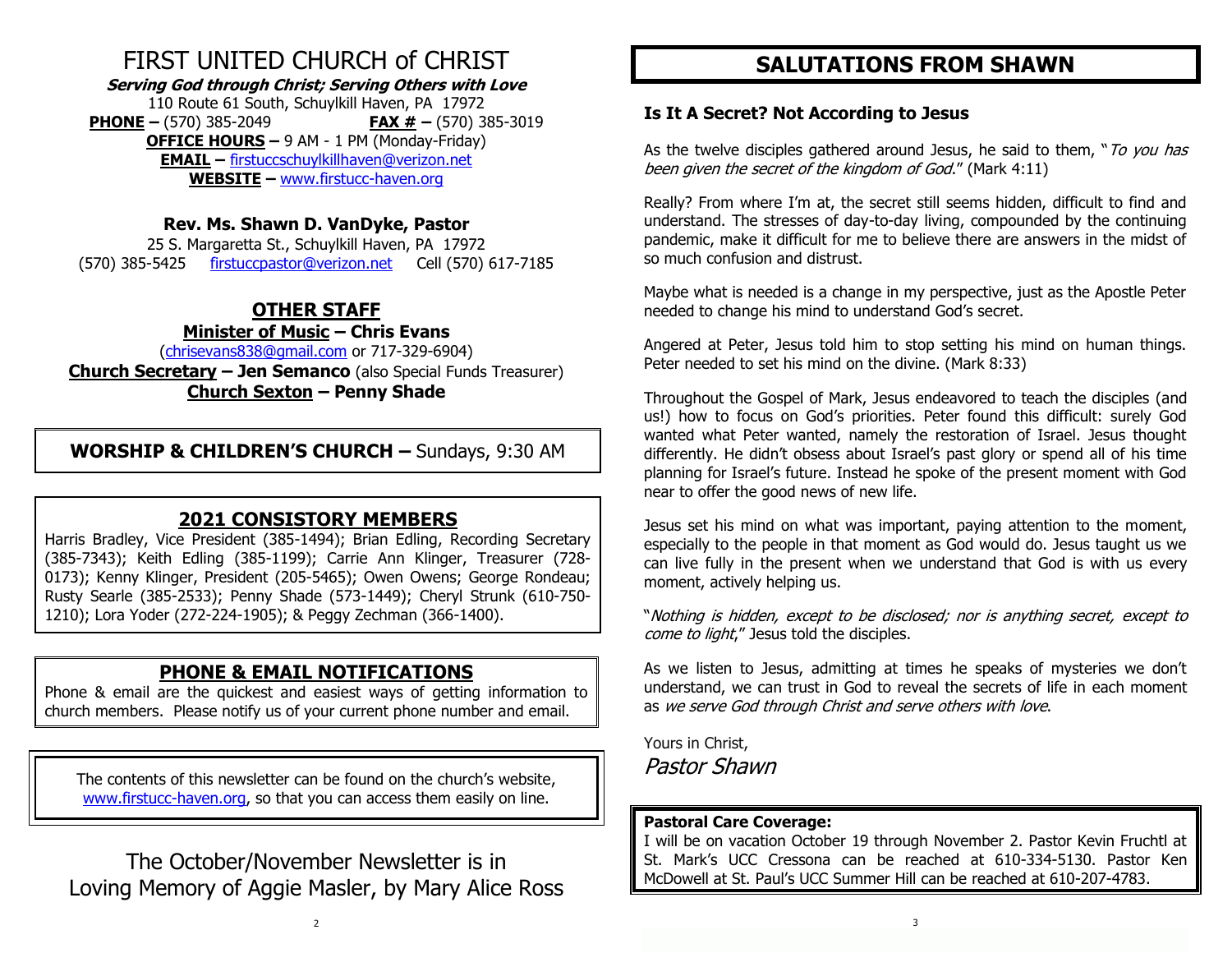## **WORSHIP IN OCTOBER & NOVEMBER**

#### **10/3 Writing on the Wall**

19<sup>th</sup> Sunday after Pentecost; World Communion Sunday; CROP Walk Daniel 5 The Writing on the Wall Ephesians 3:1-13 Paul's Special Mission to Gentiles Mark 10:1-12 Marriage and Divorce

**10/10 Admission Ticket**

20<sup>th</sup> Sunday after Pentecost Daniel 6 **In the Lions' Den** Ephesians 3:14-21 The Magnitude of God's Love Mark 10:17-34 Jesus Speaks to the Rich Man

## **10/17 What You Can Do for Me**

21<sup>st</sup> Sunday after Pentecost; Schuylkill Association Meeting Daniel 7 & 8 The Four Beasts, A Ram & A Goat Ephesians 4:1-10 One Body in Christ Mark 10:35-45 Jesus Teaches about Serving Others

#### **10/24 Where Does It Hurt? Listening to Our Children**

22<sup>nd</sup> Sunday after Pentecost; Children & Teen Sunday Ephesians 4:11-16; 5:1-2 Building Up the Body of Christ Mark 10:13-16 Jesus Blesses Children

### **10/31 Get Over It**

23<sup>rd</sup> Sunday after Pentecost; Reformation Sunday; Praise Music Daniel 9 Daniel Prays for His People Ephesians 4:22-32 Living as a New Person Mark 12:28-34 The Greatest Commandment

## **11/7 Lengthy Prayers and Meager Gifts**

Communion; Totenfest; All Saints Sunday Daniel 10 & 11 A Heavenly Messenger Ephesians 5:8-20 Living as a Child of Light Mark 12:35-44 Religious Leaders Cannot Answer Jesus' Question

## **11/14 Doomsday Deceivers**

25<sup>th</sup> Sunday after Pentecost; Veterans Recognition; Breakfast Daniel 12 A Prophecy of the Last Days Ephesians 6:10-24 The Whole Armor of God Mark 13:1-8 Jesus Tells About the Future

## **11/21 As You Say**

Thanksgiving & Reign of Christ Sunday; Chris's last Sunday; NIN Offering Psalm 93 Revelations 1:4b-8 Praise to God Mark 15:1-15 The Council Condemns Jesus

## **OFFERING ENVELOPES**

## **Communion & Food Pantry Donations Oct. 3 & Nov. 7**

As we come to be fed at the Lord's Table, we remember those in our community who have difficulty feeding themselves. Our donations of nonperishable foods to the SH Food Pantry are much needed and appreciated.

## Meat BINGO Offering Envelopes 0ct. 10 & Nov. 14

The envelope offerings collected for the Meat BINGO will go to the general budget. Unfortunately due to the latest surge in COVID numbers it was decided to not host Meat BINGO fundraisers this fall.

## **The Compassion Fund Oct. 17 & Nov. 21**

This Special Offering is placed in an emergency fund where 90% helps church members in need and 10% may be used for emergency community needs.

## **OCWM (Our Church's Wider Mission) October 24**

The OCWM offering is used within the PSEC for local ministries.

### **All Saints Offering**

This offering helps to defray medical costs for retired clergy in the PSEC.

## **Neighbors in Need November 21**

In 2021, Neighbors in Need "Unfailing Love" offering is focused on supporting organizations and projects that are serving the homeless and immigrants. One-third of NIN funds support the [Council for American Indian](http://www.ucc.org/faq_what_is_caim)  [Ministry](http://www.ucc.org/faq_what_is_caim) (CAIM). Two-thirds of this offering is used by the UCC's Justice and Witness Ministries (JWM) to provide funding grants to UCC churches and organizations leading justice initiatives, advocacy efforts, and direct service projects in their communities.

If you are unable to join us for worship, please mail your offering envelopes to First UCC, 110 Route 61 South, Schuylkill Haven PA 17972; or if you do online banking arrange to send a check to the church.

## **MEAT BINGO & BASKET RAFFLE – CANCELLED**

At the September Consistory meeting, it was decided to cancel the October Meat BINGO & Basket Raffle. We hope to be able to start them again in 2022.



 Face Masks are STRONGLY RECOMMENDED in the church building to protect children and unvaccinated persons.

4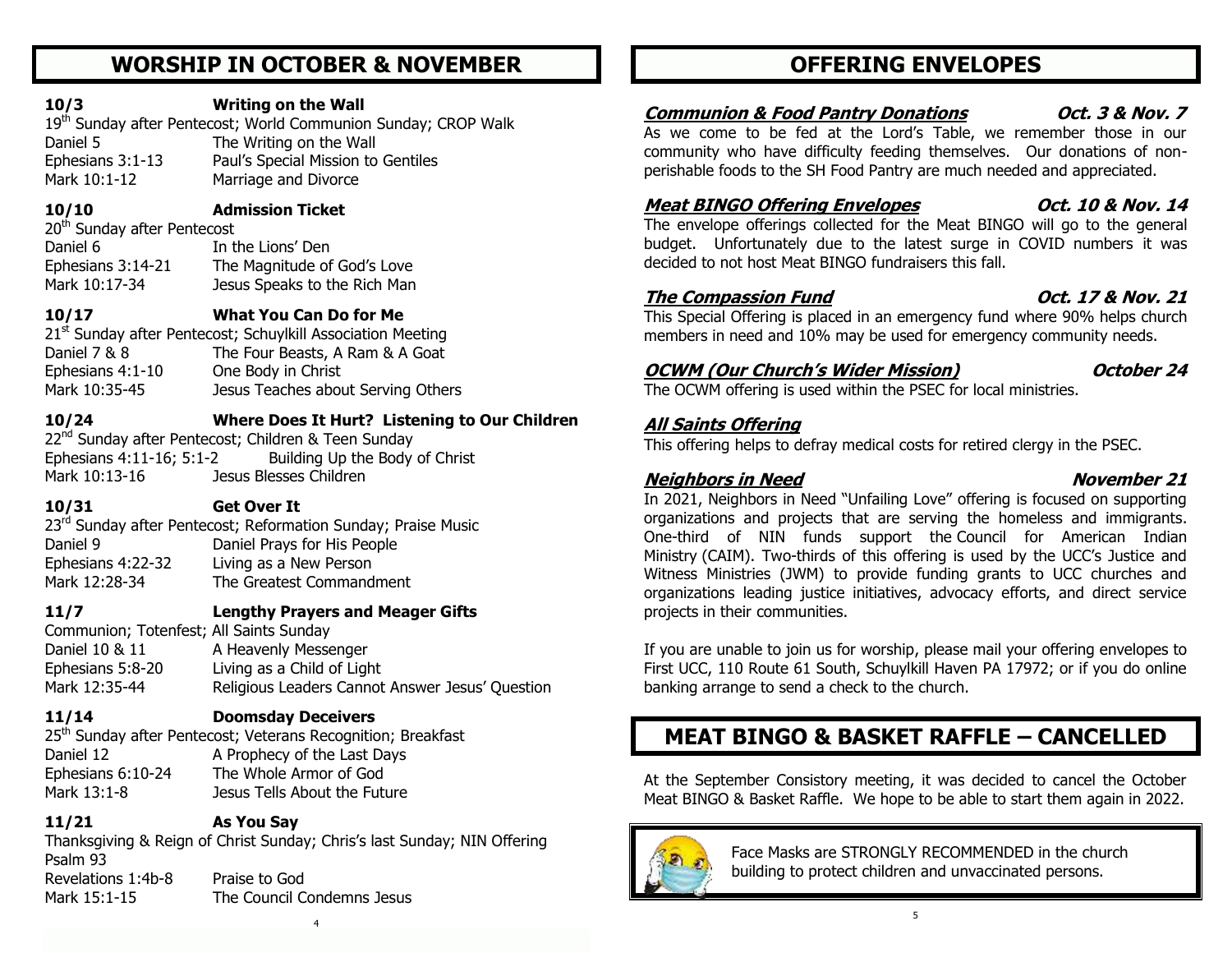## **ANNUAL CONGREGATIONAL MEETING**

Consistory hopes to hold the Annual Congregational Meeting in the Sanctuary on Sunday, November 14, 2021. Over the next month, if our weekly attendance numbers don't meet the quorum requirements of the Annual Meeting, then the Annual Report will be mailed to those members who've attended and/or made offerings to the church within the last two years. Members will be asked to review the packet of information and return the voting paper in the provided envelope before Thursday, November 11. If Consistory decides at the next monthly meeting that the mailer is necessary, then the Annual Report & Voting mailer will be sent at the end of October. If you have any questions and/or are inadvertently missed in the mailing, please call the church office (570-385-2049).

## **CHILDREN'S CHURCH**

Children's Church is offered during worship Sunday mornings. Children ages 4 through fifth grade are invited to join with teacher Delia Edling to learn Bible stories that help them understand their own lives.

10/3 Jesus and Children Mark 10:13-16 10/10 The Rich Ruler Luke 18:18-27 10/17 Jesus Heals Bartimaeus Mark 10:46-52 10/24 Children's Sabbath – No Children's Church; Children will lead worship 10/31 The Great Commandment Mark 12:28-34 11/7 The Widow's Mite Mark 12:41-44 11/14 Signs about the Future Mark 13:1-8 11/21 Jesus Dies and Lives Again Mark 15 & 16

30th Annual National Observance of Children's Sabbaths® Celebration **"Where Does It Hurt? Listening to Heal Our Children" Prayer Vigil for Children Now through October 24**

During the annual Prayer Vigil for Children you are invited to pray for:

- Children who are alone; afraid; disabled; ill; bullied; and poor.
	- Children coping with the impact of the pandemic in the world.
	- Children in our church and community; this nation; and God's world.

The youth of our congregation will lead us in worship on Sunday, October 24, as we conclude the Prayer Vigil for Children. If you have a specific concern for children you would like to address, please talk to Pastor Shawn.



## **CHRISTIAN PASSAGES / SPIRITUAL JOURNEYS**

**Deaths** – **Agnes Masler** passed away on September 5, 2021. Aggie is survived by a large extended family including her daughter **Nadine Morgan**, son-in-law **Herm Morgan**, and granddaughter **Cheryl Stripe**.

**Weddings** – **Brandon Donati** & Shelby Lazovi were married on September 18, 2021. Congratulations Brandon & Shelby!!

## **CHURCH FUNDRAISERS**

## **Friends Helping Friends, Boscov's Wednesday, October 20**

Buy a 25% shopping pass for \$5 to use on most purchases at Boscov's Wednesday, October 20. The church will keep the \$5 for every ticket sold. The day includes refreshments, entertainment and prizes. Buy your shopping pass ticket before or after worship in the Narthex or at the church office.

**Filling Sale Order Deadline, Sunday November 10**

Do you need filling for your Thanksgiving dinner or do you just need to restock your freezer? An order form is in the back of the newsletter.

#### **Shank's Vanilla**

8 oz. bottles of vanilla are being sold for \$7 per bottle. The vanilla is a great ingredient for baking.

## **CHURCH OFFICE UPDATES**

#### **Church Office Closed:**

**Thursday, November 25 & Friday, November 26 (Thanksgiving)**

#### **Office Drop Box**

Reminder: a black drop box was installed to the left of the office door. This is a locked/secure box and a safe location and contactless way for you to deliver items outside of (or during) office hours. The box is checked daily.

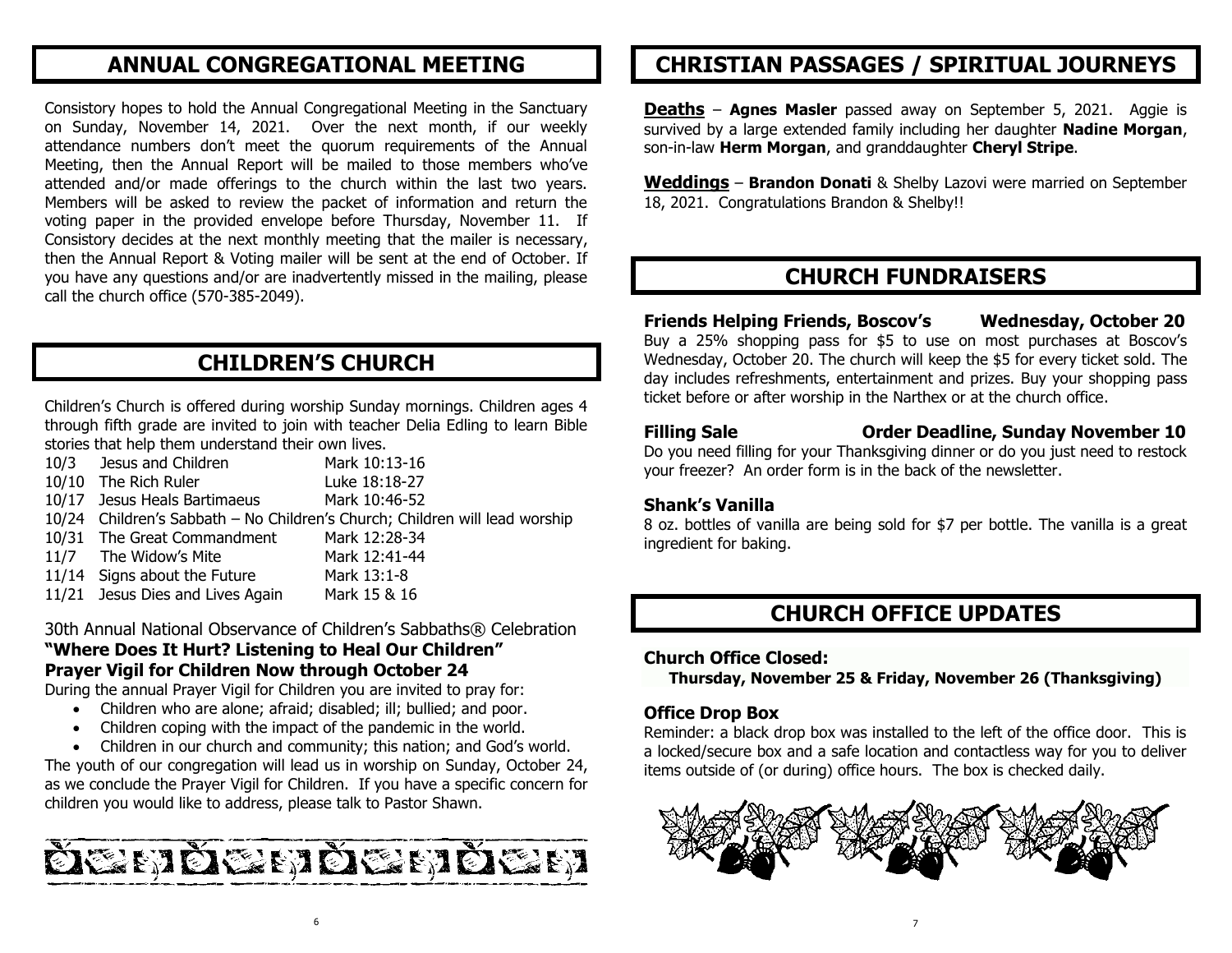## **CONFIRMATION**

#### **Confirmation: Becoming Christ's Disciples**

Our two new confirmands, Riley Bradley and Ryan Hillje, will join in covenant with the church on World Communion Sunday, October 3, as they prepare to confirm their baptism in Christ to become full members of the church while the congregation promises to encourage, support and love them in the process. Riley and Ryan are participating in the CROP Walk that afternoon, so please considering donating to their efforts to "End Hunger One Step at a Time."

Confirmation Class will begin Sunday, October 10, after worship in the Kline Room. Anyone in sixth grade or older who is interested in confirming their baptism into Christ is welcome to participate.

#### **The CROP Walk Challenge**

Through Seeds to Grow, the church has donated \$500 of mission money to support the CROP Walk. Our two confirmands, Riley Bradley and Ryan Hillje, are working with Pastor Shawn to gather more donations than the church. If the three raise more than \$500, they will "pie" Chris Evans, our music director. If they don't receive more than \$500, Chris will pie the three of them. If you would like to donate online, go to [www.crophungerwalk.org/schuylkillhavenpa](http://www.crophungerwalk.org/schuylkillhavenpa) and enter "First UCC Schuylkill Haven" in the search box to "Register" as a walker or to donate to the First UCC team.

## **COMMUNITY**

#### **Homelessness Awareness Week November 13-21**

Hunger and Homelessness Awareness Week is an annual program to draw attention to the problems of hunger and homelessness. **In the United States 43.1 million** Americans live below the poverty level. **Worldwide 795 million** people do not have enough to eat. We can make a difference for people facing homelessness through our support of Servants to All, 4 S. Center Street, Pottsville PA, 17901.

## **CARE CARDS**

Volunteers are needed to send cards to members, i.e. thinking of you cards to shut-ins, get well cards, sympathy cards etc. Cards, stamps, and return labels are provided by the church. Call Jen at the church office (570-385-2049) if you are able to help with this ministry of the First Church.

## **EVANGELISM**

#### **Reaching Others in Person and Online**

Evangelism = sharing the good news of Jesus! As we continue to worship both in the sanctuary and online, we need to share that good news, building community in new ways. Invite your family and friends to join us for worship whether at the church or on the internet. We are doing church in new ways because we know God does new things. (" $I$  am about to do a new thing; now it springs forth, do you not perceive it?" Isaiah 43:19).

## **EVIDENCE OF STEWARDSHIP**

The following totals are up to and including the end of August 2021 plus a comparison to August 2020 & 2019.

|                             | Aug 2021     | Aug 2020      | Aug 2019     |
|-----------------------------|--------------|---------------|--------------|
| <b>TOTAL EXPENSES -</b>     | \$157,438.59 | \$152,227.68  | \$155,120.95 |
| $REVENUE -$                 | \$46,863.19  | \$44,877.18   | \$49,266.28  |
| Resources from Kline Fund - | \$114,900.00 | \$105,775.00  | \$109,090.00 |
| <b>TOTAL REVENUE -</b>      | \$161,763.19 | \$150,652.18  | \$158,356.28 |
| $Gain / Loss -$             | \$4,324.60   | $$ -1,575.50$ | \$3,235.33   |

## **FELLOWSHIP**

#### **First Sunday Fellowship, October 3, 9 AM**

Gather before worship under the Canopy on World Communion Sunday, October 3, as we take advantage of beautiful fall weather to meet safely together. Please join us for breakfast snacks, fruit and beverages.

## **Our First 200th Celebration, Sunday, November 14, 9 AM**

Join us in the Fellowship Hall for breakfast before worship. In worship we will commemorate the  $200<sup>th</sup>$  anniversary of the first worship service of First Church! We will also gather for our fall congregational meeting to review the budget for 2022.

### **SPONSORS NEEDED**

This is a great way to note an important event or honor a loved one. Sponsor the bulletin (\$12), newsletter (\$12), or flowers (\$30). Call Jen to reserve your date (570-385-2049). Order forms are in the Narthex.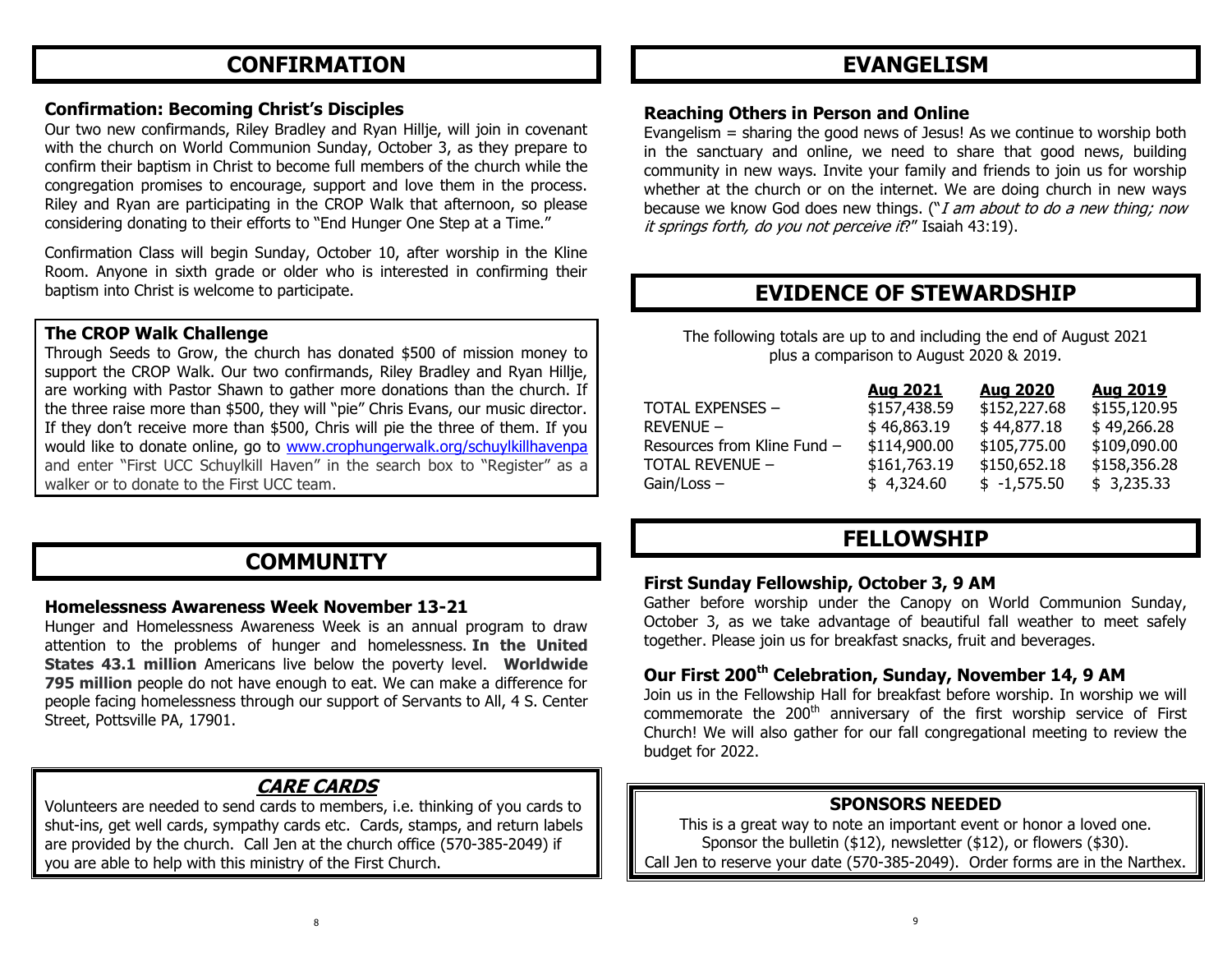## **FUTURE NEWSLETTERS**

#### **This is the second to last newsletter that will be mailed in bulk.**

Beginning in 2022, the newsletter will no longer be mailed as a bulk mailing. The plan is to continue posting the newsletter on the church's website and email it to our members. Copies of the newsletter will also be available for pick up in the church office or in the narthex. We realize that some members do not have access to the internet, so we will mail it to them by request.

Please email the church office [\(firstuccschuylkillhaven@verizon.net\)](mailto:firstuccschuylkillhaven@verizon.net) or call (570-385-2049) to let Jen know the following:

- I need the newsletter mailed to me. (I don't have internet.)
- I will pick up a newsletter at church.
- Please email a newsletter to me.

## **MUSIC NEWS**

In early summer, our music director **Chris Evans** announced that he was resigning his position, very thoughtfully giving six months' notice, knowing it would be difficult to find another church musician. (Notice we're not talking about replacing Chris because that would be impossible!)

Driving by the church, a church musician saw our sign seeking a new music director and thought maybe it was a sign from God that it was time to stop commuting to Williamsport on Sundays.

Join Consistory in welcoming our new Music Director…

**Jacqueline Engel** moved to Schuylkill County in January 2020 to take the Executive Director position at the Walk In Art Center. Prior to moving she taught voice and piano at a rock music school and ran a theatre company in the Williamsport area for the 16 years prior. She was the Music Director at New Covenant United Church of Christ since 2003 but is excited to fully commit to being a Schuylkill County resident and to begin working with First UCC. Jacquie has a BA in Music from Lycoming College and MA in Arts Administration from the University of Kentucky. She is a rabid UK Basketball fan (Go CATS!) and she is mom to her fur babies: a Cavalier King Charles Spaniel named Mr. Bingley and two pound kitties, Benny and Bea.

Chris' last Sunday with us will be November 21, when we will give thanks for his musical blessings to the church. We will welcome Jacquie on the First Sunday of Advent, November 28, as she joins us for Hanging of the Greens.



## **MISSION**

#### **MAKE A DIFFERENCE: OCTOBER, NOVEMBER & DECEMBER Meals on Wheels Holiday Donations**

The Schuylkill Haven Meals on Wheels clients enjoyed our seasonal gifts so much we're doing it again! About 60 people in the Schuylkill Haven Area are clients of the Meals on Wheels Program. We are looking for 60 donations each month in October, November and December, for Halloween, Thanksgiving and Christmas, of small, decorative items to include with the food deliveries. Place your donations in the designated box in the Narthex.

### **Donations Needed for Free Winter Clothing Give-Away**

St. John's UCC will offer a free winter clothing event for the community on Saturday, October 23 (rain date: Saturday, October 30) from 9 AM to Noon. Clean, gently used winter clothing can be dropped off at St. John's, corner of Dock and Main, any Tuesday or Thursday from 9:30 AM to 3 PM or Thursday, October 7 or 14 from 5 to 7 PM. Donation deadline: October 14.

### **Thanksgiving Food Offering, Sunday, November 14, 9:30 AM**

At the holidays, the Schuylkill Haven Council of Churches Food Pantry sees increased need for food donations. Bring your favorite non-perishable holiday food to share with people in need in our community.

#### **Thanksgiving Food Baskets, Donations Needed November 21**

Please sign up to provide food items for Thanksgiving baskets for two families, one in the Blue Mountain School District and the other in the Schuylkill Haven Area School District. Donations are needed by Sunday, November 21.

### **Hurricane Ida Recovery Support**

More than 20 U.S. states from the South to the Northeast are reeling from the impact of Hurricane Ida with catastrophic water and wind damages. Both short- and long-term recovery needs will be massive, with damage estimates in the billions of dollars. For more information from UCC Disaster Ministries or to contribute, go to:<https://www.ucc.org/appeal-severe-storms-2021/>

### **Schuylkill Hope Center for Victims of Domestic Violence**

Schuylkill Women in Crisis has a new name: Schuylkill Hope Center. As society changes, community needs change. At times the old name presented unnecessary obstacles to those in need of free and confidential services regardless of gender. The Center's 24 Hour hotline is 800-282-0634 or text HOPELINE to 20121 Monday through Friday, 9 AM to 5 PM.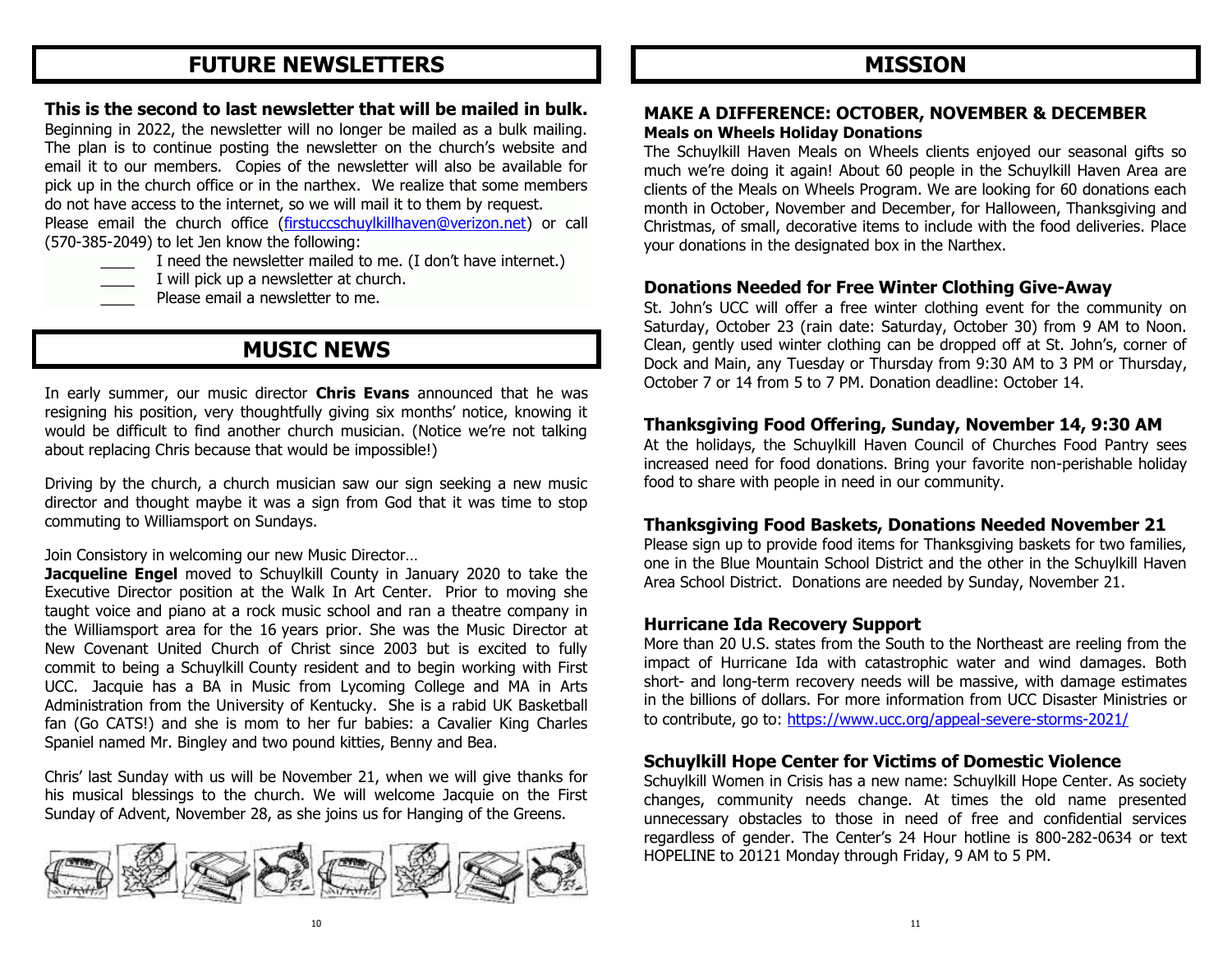## **PSEC**

#### **PSEC Fall Meeting, Sunday, November 14, 3 - 5 PM Online**

Registration opens at 2 pm; Meeting begins at 3 pm. The agenda includes: Introduction/Election of ACM Search & Call Candidate; Our Churches Wider Mission report and approval of the 2022 Spending Plan; and a report from a UCC Global Missionary. Register at: https://psec2021fall.eventbrite.com.

## **PROPERTY**

#### **Pickup Trucks and/or Trailers Needed**

If you would be willing to loan your truck and/or yourself for a few hours on a Saturday morning, the church has accumulated many items which can be hauled to Achey's, creating a quick fund raiser for the church. Please call the church office at 570-385-2049 if you can help. Thank you!

## **SCHUYLKILL ASSOCIATION**

#### **Schuylkill Association Fall Meeting, Sunday, October 17, 3 PM**

St. Paul's UCC, Summer Hill Road, Auburn: registration will open at 2:30 pm; Worship and Meeting will begin at 3 pm. The meeting will also be offered online. Talk to Pastor Shawn for additional details. Everyone who is a member at First UCC is a member of the Schuylkill Association and welcome to attend the fall meeting.

#### **STEWARDSHIP**

#### **Boiler Fund**

The congregation adopted a three year plan in 2019 to replace \$37,000 borrowed from the Kline Fund for our new boilers. Thank you for your continued contributions to pay back this expense. Mark your gift "Boiler Donation" when you submit it to the church or look for specially marked envelopes in the Narthex after we return to worship in the sanctuary.

#### **\*\*\*\*\*\*\*\*\*\*\*\*\*\*\*\*\*\*\*\*\*\*\*\*\*\*\*\*\*\*\*\*\*\*\*\*\*\*\*\*\*\*\*\*\*\*\*\*\*\*\*\*\*\*\*\*\*\*\*\*\*\*\*\*\*\*\***

#### Hospitalization

When someone in your home is hospitalized, please call the church office to let us know. Most hospitals DO NOT call the church office when members are admitted.

## **SCHUYLKILL HAVEN COUNCIL OF CHURCHES**

#### **CROP Walk Sunday, October 3, 1 PM**

#### **Meet at the Council Food Pantry**

Enjoy a beautiful walk through the Schuylkill Haven Borough with friends AND raise money to feed hungry people at the same time. Prizes will be offered for "feets" of accomplishment for the walker who raises the most money, the fastest walker, and the oldest and youngest walkers. Receive a participant's envelope from Pastor Shawn. Registration begins at 12:30 PM.

**Monthly Food Pantry Friday Oct. 15 & Nov. 19, 1 PM**

Between 170-180 households in our area receive food every month through the Council of Churches Food Pantry. The pantry needs canned products, especially soup, peas, red beets, fruit; stuffing; cake mix; and juice. Food is distributed on the third Friday of each month at the Food Pantry, located on Market Street behind Evans Delivery (the old Walk In Shoe Factory).

#### **Council of Churches Meeting Tuesday, November 16, 7 PM St. Mark's United Church of Christ, 30 Pottsville St, Cressona**

The Council provides emergency housing for homeless people, assists with utilities for families in need on a one time basis, and organizes a monthly food pantry for our community, as well as supporting a bi-monthly blood drive. First Church is in need of lay representatives to serve on the Council. Talk to Pastor Shawn if you are interested in community ministry.

**Bloodmobile Thursday, November 18, 12:30-5:30 PM**

Every two seconds someone in America needs blood. Council holds a Bloodmobile for the American Red Cross every other month at Jerusalem Lutheran Church. A person can donate blood every 56 days. The donor's body replenishes the fluid lost from donation in about 24 hours. You must be at least 17 years of age, weigh at least 110 pounds and be healthy in order to donate blood. One pint of blood can save up to three lives.

## **CHRISTMAS POINSETTIA PLANTS – 2021**

Advent begins November 28. Soon orders will be taken for the Christmas Poinsettia Plants. The plants will adorn the Sanctuary on Christmas Eve Friday, December 24. Unfortunately, the cost of the plants was not available at print time. Please check the Narthex throughout November for an order form. Info will also be available by calling the church office during the month of November. Payment is due with your order.

**\*\*\*\*\*\*\*\*\*\*\*\*\*\*\*\*\*\*\*\*\*\*\*\*\*\*\*\*\*\*\*\*\*\*\*\*\*\*\*\*\*\*\*\*\*\*\*\*\*\*\*\*\*\*\*\*\*\*\*\*\*\*\*\*\*\*\***